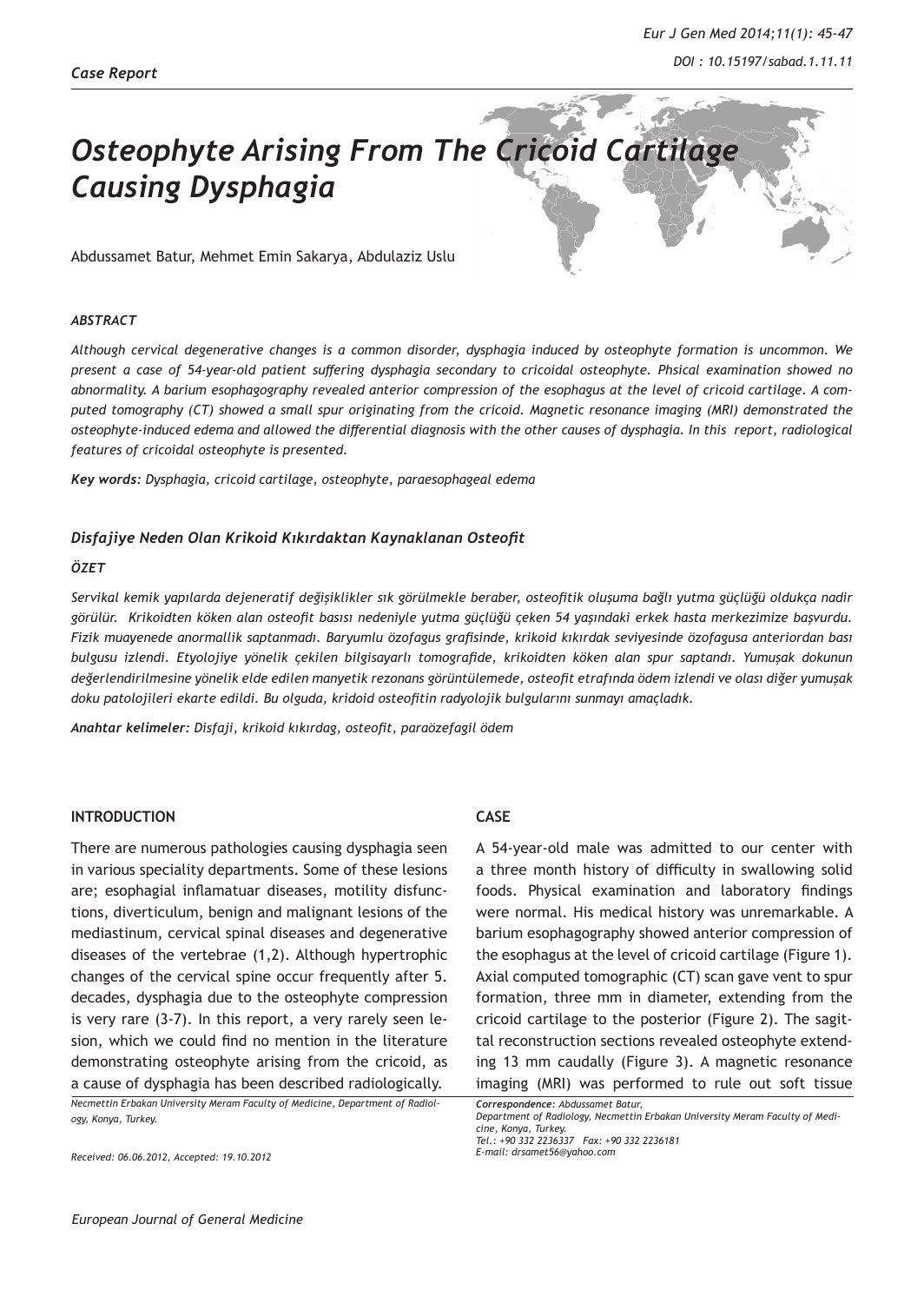

*Figure 1. Barium swallow radiograph showing the compression on the anterior side of esophagus (black arrow).* 



*Figure 3. Sagittal reconstructed CT scan showing the elongation of cricoid osteophyte caudally (white arrow).*

pathology associated with dysphagia. Paraesophageal inflammatory change adjacent to the osteophyte was observed on MRI (Figure 4).

The patient's difficulty in swallowing was thought to be secondary to the compression of cricoid osteophyte and osteophyte-induced soft tissue edema.

# **DISCUSSION**

Although cervical osteophytes are common in the aging population, dysphagia is rare (4). 3000 cervical spines with degenerative changes were examined and only six of them caused dysphagia (7). Postulated explanations of dysphagia caused by osteophytes include; mechanical



*Figure 2. Axial CT scan showing osteophyte arising from the cricoid cartilage (white arrow).*



*Figure 4. Axial T2-weighted MRI image showing paraesophageal edema (in circle).*